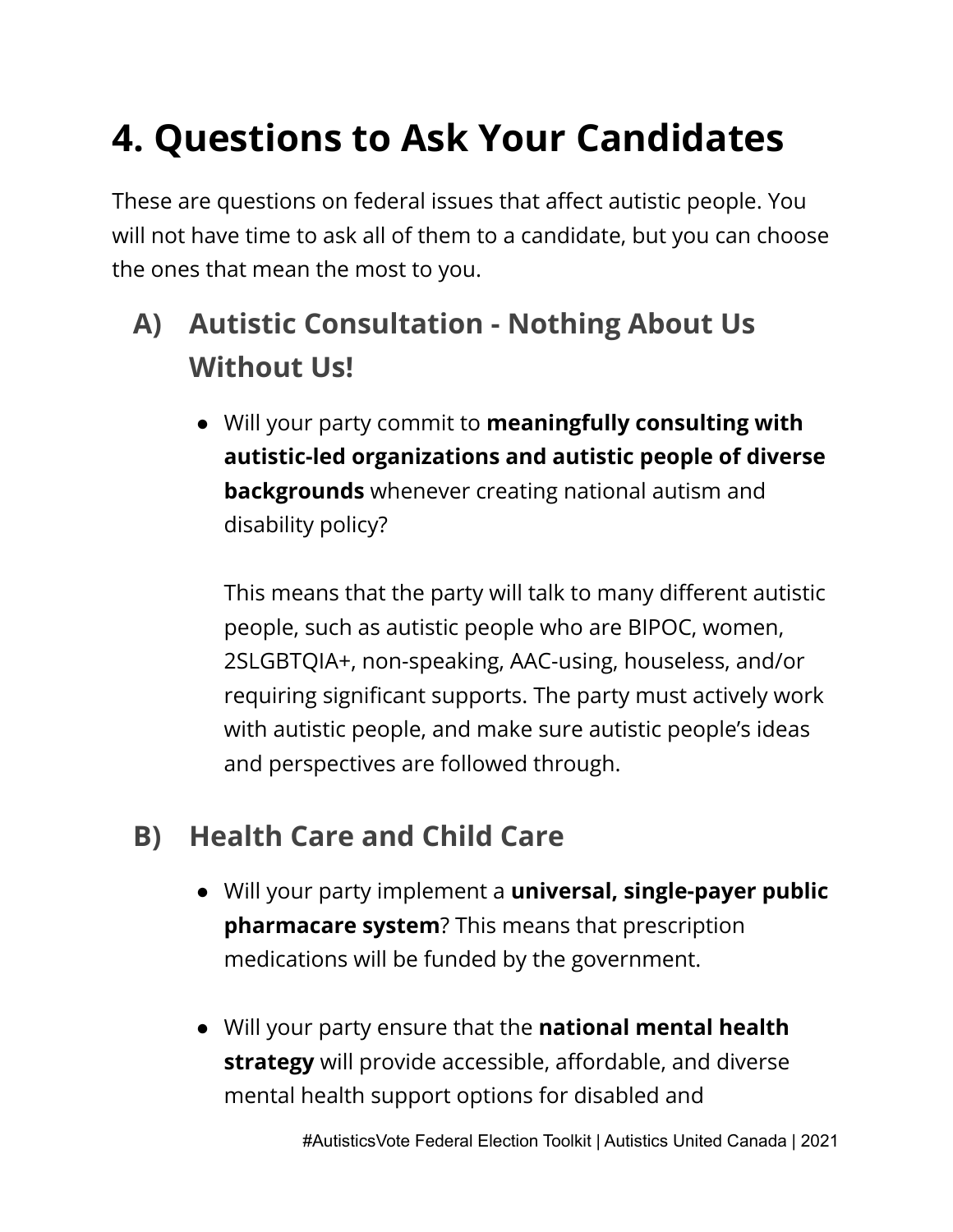neurodivergent people?

- Will your party commit to **defund and ban harmful "therapies" for autism**, including Applied Behavioural Analysis and pseudoscience "cures"? Will your party commit to funding neurodiversity-affirming, trauma-informed supports and services created by and in consultation with autistic people instead?
- Will your party commit to **implementing the full meaning and scope of Jordan's [Principle](https://www.sac-isc.gc.ca/eng/1568396042341/1568396159824)** to make sure First Nations children have equitable access to government services?"
- Will your party commit to **funding affordable, inclusive, neurodiversity-affirming child care** and **protecting the rights of disabled parents** to keep and raise their own children?
- **C) Violence towards Autistic and Otherwise Disabled People**
	- Will your party commit to **defunding police and prisons**, and instead fund community-based services that address the roots of violence (e.g. mental health, housing, education, transportation, financial, & child and family supports)?
	- Will your party commit to working with provincial and territorial governments to **ban seclusion and restraint in schools**, strengthen reporting and accountability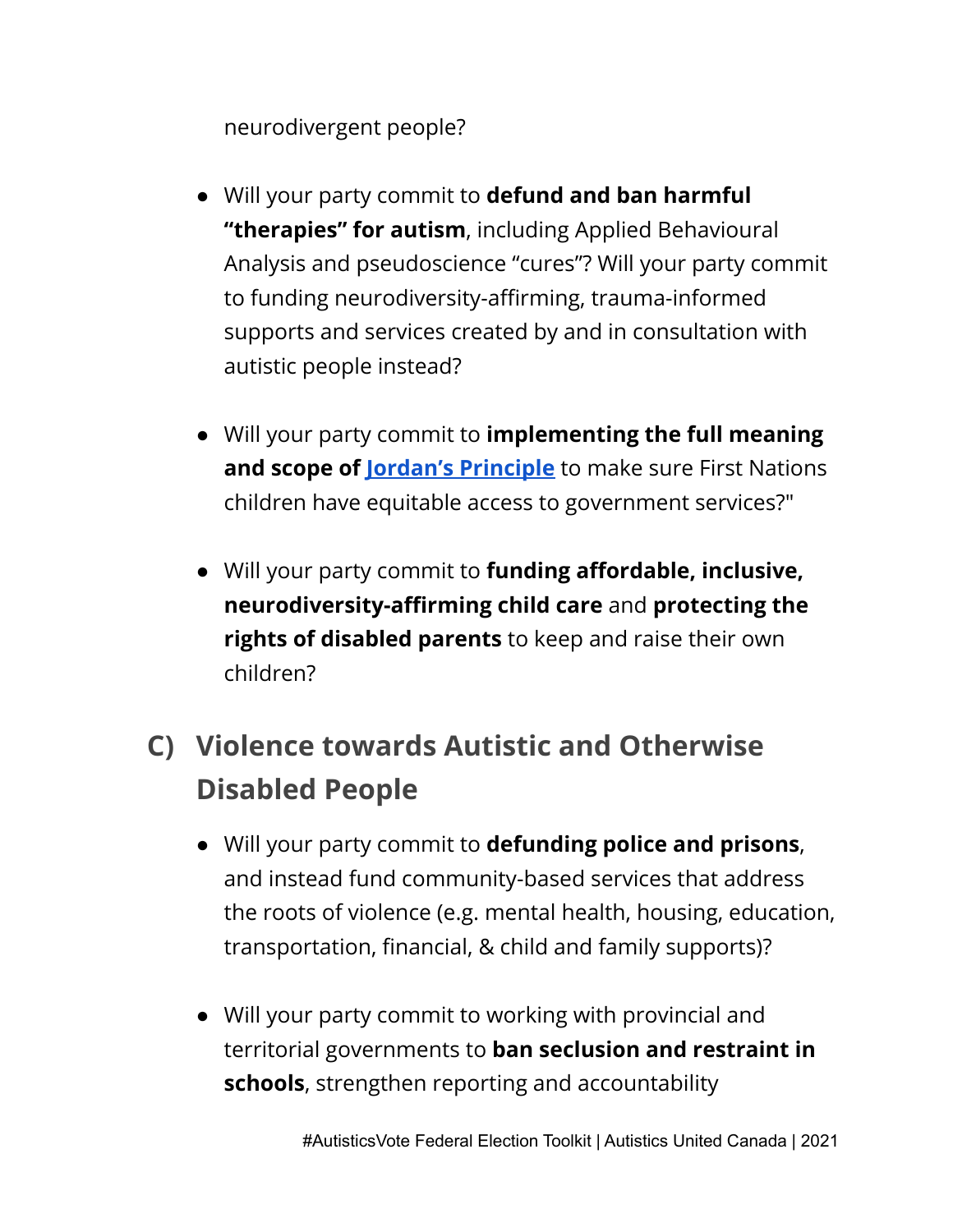requirements, and provide trauma-informed conflict and de-escalation training for school staff?

- Will your party resolve to take **stronger measures to crack down on deadly non-evidenced "treatments"** for autism such as Miracle Mineral Solution and chelation?
- **Will your party commit to reforming Medical Assistance in Dying legislation to align with Article 6 and 26 of the UN [ICCPR](https://www.ohchr.org/en/professionalinterest/pages/ccpr.aspx) and the [Vulnerable](http://www.vps-npv.ca/) Persons Standard**, by: 1) restoring more stringent safeguards to protect those vulnerable to coercion? 2) implementing safeguards that disabled people who request MAiD are guaranteed meaningful, timely

alternatives to access disability services and supports? 3) collecting and publicly reporting comprehensive data about MAiD (including disaggregated demographic data) to assess whether Canada's safeguards are adequate? 4) meaningfully involving and actively addressing the concerns of diverse groups of disabled people, especially multiply marginalized disabled people in any review or changes to MAiD?

#### **D) Stigma vs. Acceptance**

● Will your party resolve to end stigma towards autism, stop harmful awareness campaigns that further stigmatize autistic people, and **work with autistic people to instead promote autism [acceptance](https://autisticadvocacy.org/2012/04/acceptance-vs-awareness/)**?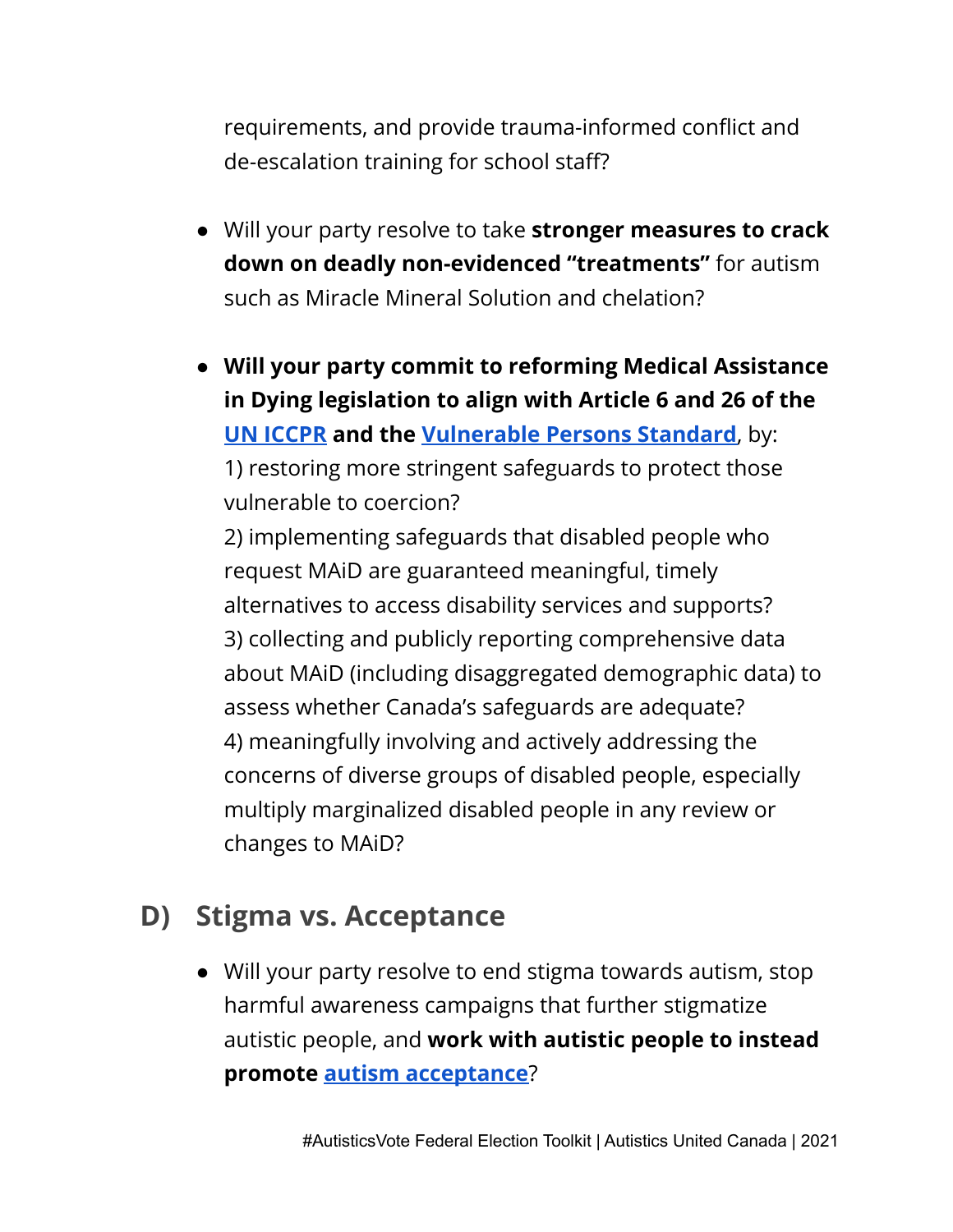- **E) Equitable and Affordable Housing**
	- Will your party **fund affordable and accessible housing** using **Housing First strategies** for people of all disabilities?
	- Will your party adopt legislation to **protect the right to independent supported living**?
	- Will your party commit to desegregated housing by **closing institutions and re-routing funding towards independent supported living**?
	- Will your party commit to a target larger than merely 20% of **new accessible housing** in the National Housing Strategy?

## **F) Poverty and Employment**

- Will your party **reform the Disability Tax Credit**: expanding eligibility, improving transparency of approval process and criteria, ending clawbacks, and simplifying application forms and processes?
- Will your party commit to working alongside provincial and territorial governments and Indigenous peoples to **create a universal guaranteed basic income program**?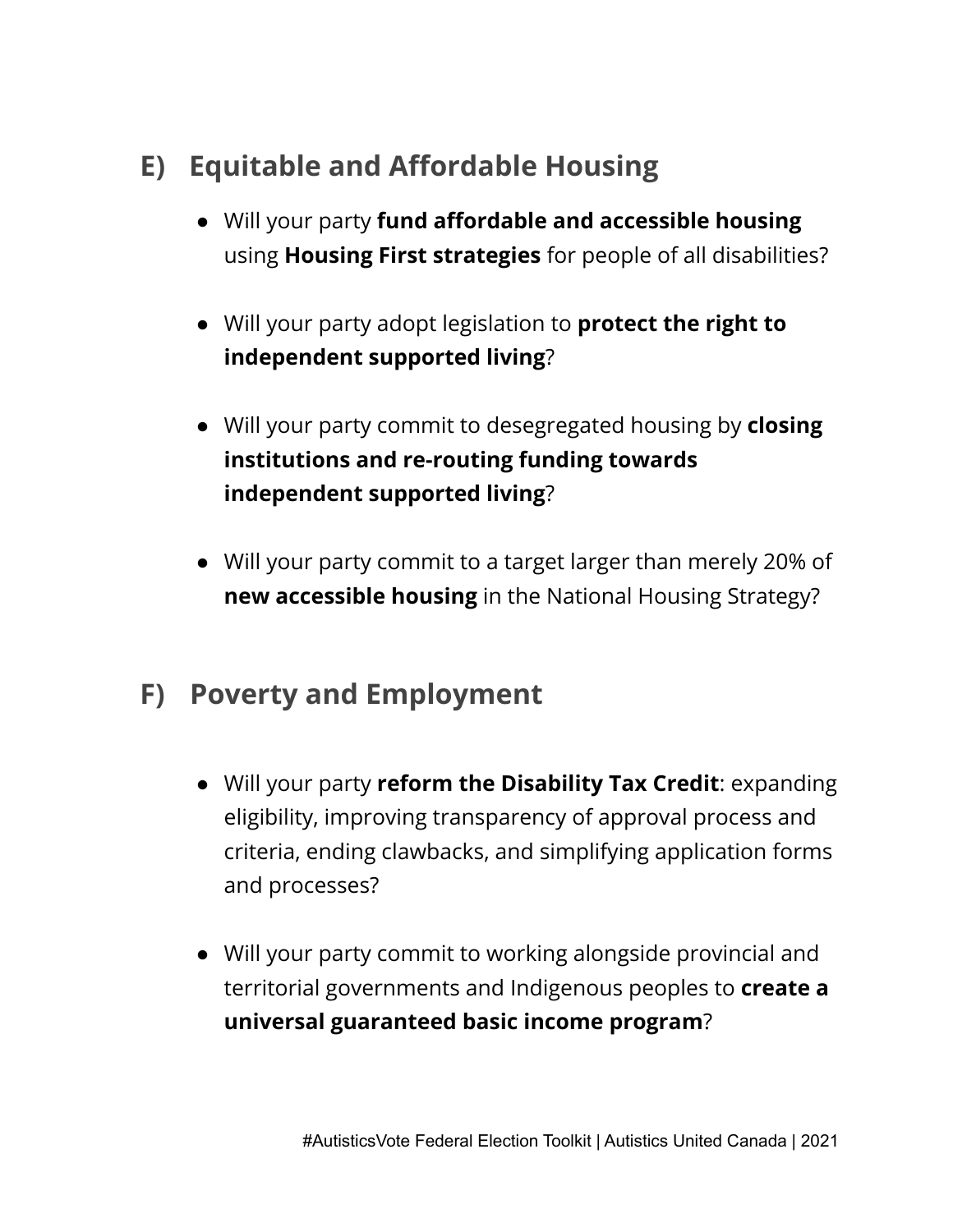- Will your party work with autistic people to **adopt more equitable hiring practices**?
- Will your party work alongside provincial and territorial governments to **end sheltered workshops** and instead transition disabled people to **competitive integrated employment**?

## **G) Communication Access**

- Will your party adopt a [Communication](https://www.asha.org/njc/communication-bill-of-rights/) Bill of Rights, enshrining the specific rights of those facing communication barriers, to guide legislation and government programs?
- Will your party commit to working with provincial and territorial governments to fund **affordable early access to Augmentative and Alternative Communication (AAC)**?
- Will your party **work with AAC users to create a national education program** for health care providers, educators, and other professionals working with autistic and otherwise AAC-using people?
- Will your party commit to providing **plain language and accessible format** versions of all legislation, policies, and services that impact people with disabilities?